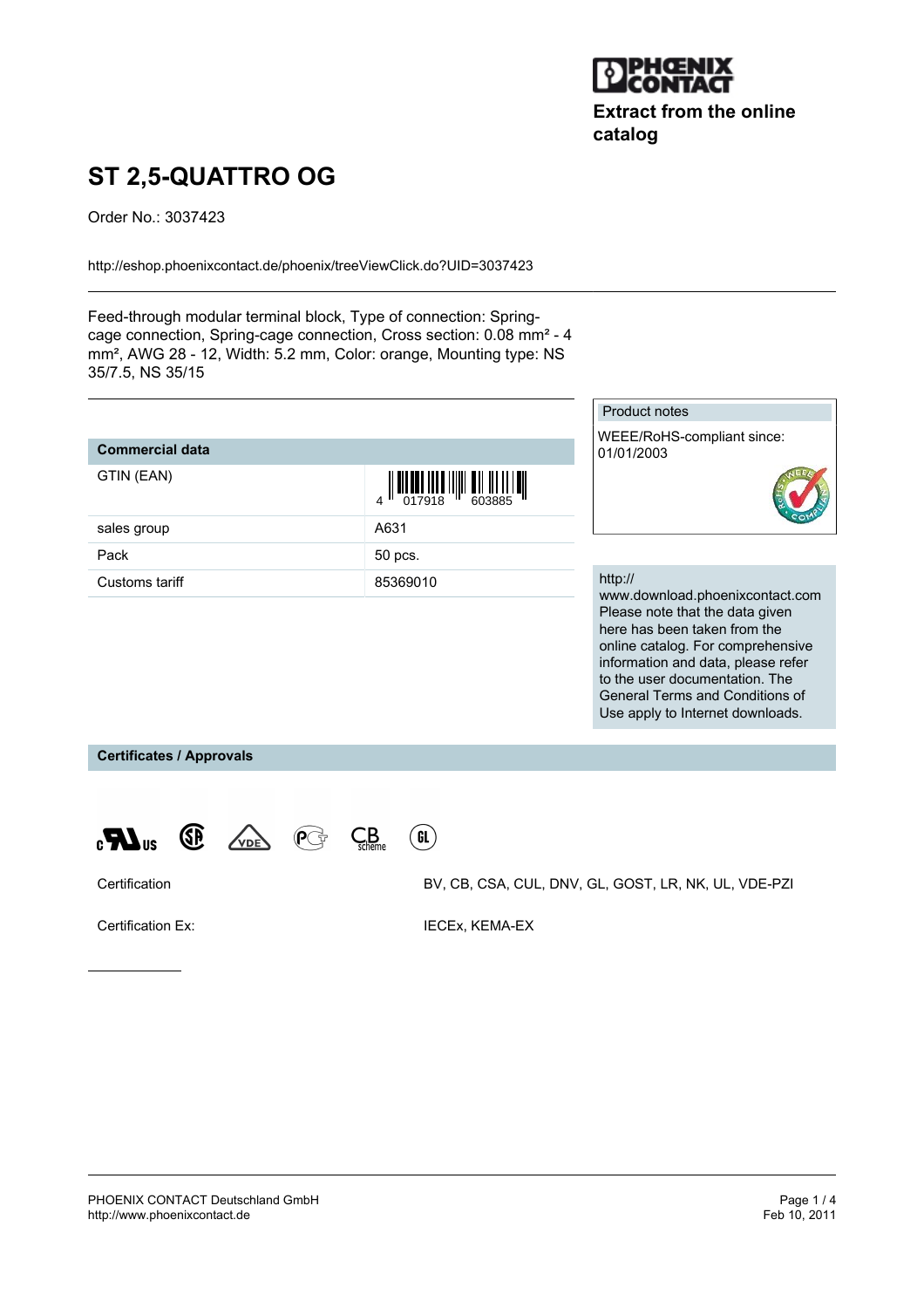### **Accessories**

| Item            | Designation                   | Description                                                                                                                                                                          |  |  |
|-----------------|-------------------------------|--------------------------------------------------------------------------------------------------------------------------------------------------------------------------------------|--|--|
| <b>Assembly</b> |                               |                                                                                                                                                                                      |  |  |
| 3030815         | ATP-ST QUATTRO                | Partition plate, Length: 90.9 mm, Width: 2 mm, Height: 45 mm,<br>Color: gray                                                                                                         |  |  |
| 3022218         | <b>CLIPFIX 35</b>             | Snap-on end bracket, for 35 mm NS 35/7.5 or NS 35/15 DIN<br>rail, can be fitted with Zack strip ZB 8 and ZB 8/27, terminal strip<br>marker KLM 2 and KLM, width: 9.5 mm, color: gray |  |  |
| 3030514         | D-ST 2,5-QUATTRO              | End cover, Length: 72 mm, Width: 2.2 mm, Height: 36.5 mm,<br>Color: gray                                                                                                             |  |  |
| 3036602         | <b>DS-ST 2,5</b>              | Cover segment, Length: 72 mm, Height: 36.5 mm, Color: gray                                                                                                                           |  |  |
| 1201442         | E/UK                          | End clamp, for assembly on NS 32 or NS 35/7.5 DIN rail                                                                                                                               |  |  |
| 0801762         | NS 35/7,5 CU UNPERF<br>2000MM | DIN rail, material: Copper, unperforated, height 7.5 mm, width 35<br>mm, length: 2 m                                                                                                 |  |  |
| 0801733         | NS 35/7,5 PERF 2000MM         | DIN rail, material: Steel, galvanized and passivated with a thick<br>layer, perforated, height 7.5 mm, width 35 mm, length: 2 m                                                      |  |  |
| 0801681         | NS 35/7,5 UNPERF 2000MM       | DIN rail, material: Steel, unperforated, height 7.5 mm, width 35<br>mm, length: 2 m                                                                                                  |  |  |
| 1201756         | NS 35/15 AL UNPERF 2000MM     | DIN rail, deep-drawn, high profile, unperforated, 1.5 mm thick,<br>material: Aluminum, height 15 mm, width 35 mm, length 2 m                                                         |  |  |
| 1201895         | NS 35/15 CU UNPERF 2000MM     | DIN rail, material: Copper, unperforated, 1.5 mm thick, height 15<br>mm, width 35 mm, length: 2 m                                                                                    |  |  |
| 1201730         | <b>NS 35/15 PERF 2000MM</b>   | DIN rail, material: Steel, perforated, height 15 mm, width 35 mm,<br>length: 2 m                                                                                                     |  |  |
| 1201714         | <b>NS 35/15 UNPERF 2000MM</b> | DIN rail, material: Steel, unperforated, height 15 mm, width 35<br>mm, length: 2 m                                                                                                   |  |  |
| 1201798         | NS 35/15-2,3 UNPERF 2000MM    | DIN rail, material: Steel, unperforated, 2.3 mm thick, height 15<br>mm, width 35 mm, length: 2 m                                                                                     |  |  |
| <b>Bridges</b>  |                               |                                                                                                                                                                                      |  |  |
| 3030161         | <b>FBS 2-5</b>                | Plug-in bridge, Number of positions: 2, Color: red                                                                                                                                   |  |  |
| 3030174         | <b>FBS 3-5</b>                | Plug-in bridge, Number of positions: 3, Color: red                                                                                                                                   |  |  |
| 3030187         | <b>FBS 4-5</b>                | Plug-in bridge, Number of positions: 4, Color: red                                                                                                                                   |  |  |
| 3030190         | <b>FBS 5-5</b>                | Plug-in bridge, Number of positions: 5, Color: red                                                                                                                                   |  |  |
| 3030213         | <b>FBS 10-5</b>               | Plug-in bridge, Number of positions: 10, Color: red                                                                                                                                  |  |  |
| 3030226         | <b>FBS 20-5</b>               | Plug-in bridge, Number of positions: 20, Color: red                                                                                                                                  |  |  |
| <b>Marking</b>  |                               |                                                                                                                                                                                      |  |  |
| 3030941         | <b>WST 2,5</b>                | Warning cover, 5-pos., for terminal width: 5.2 mm                                                                                                                                    |  |  |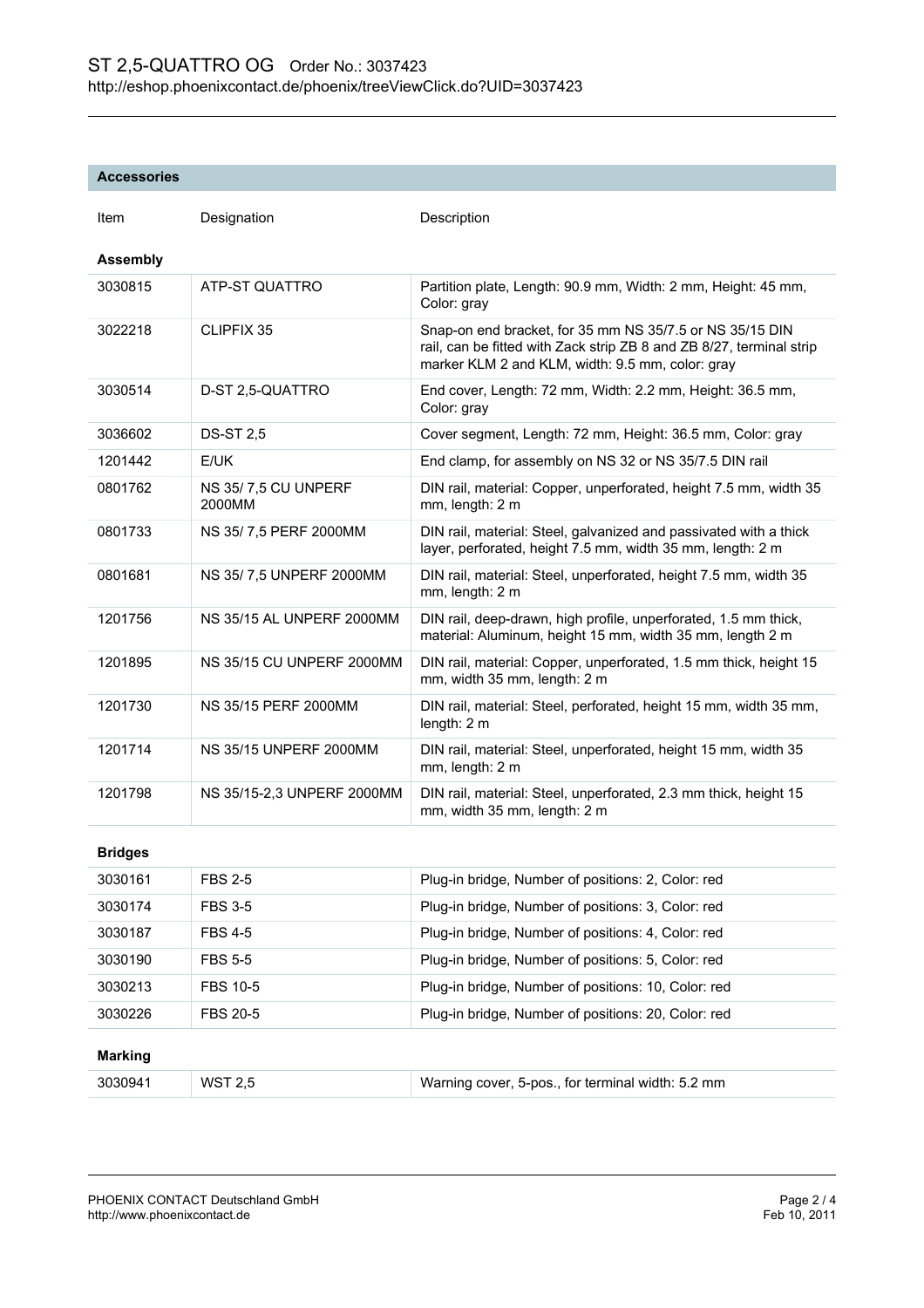| 1050295             | ZB 5:SO/CMS   | Zack strip, 10-section, divisible, special printing, marking<br>according to customer requirements               |  |
|---------------------|---------------|------------------------------------------------------------------------------------------------------------------|--|
| 0803647             | ZBFM 5:SO/CMS | Special printing, Zack marker sheet, flat, 120-section, divisible,<br>marking according to customer requirements |  |
| <b>Plug/Adapter</b> |               |                                                                                                                  |  |
| 3002843             | ISH 2,5/0,2   | Insulation stop sleeve, Color: white                                                                             |  |
| 3002856             | ISH 2,5/0,5   | Insulation stop sleeve, Color: gray                                                                              |  |
| 3002869             | ISH 2,5/1,0   | Insulation stop sleeve, Color: black                                                                             |  |
| 0201744             | MPS-MT        | Test plugs                                                                                                       |  |
| 3030925             | PAI-4         | Test adapter, Color: gray                                                                                        |  |
| 3030983             | $PS-5$        | Test adapter, Color: red                                                                                         |  |
| 0201647             | <b>RPS</b>    | Reducing plug, Color: gray                                                                                       |  |

| 1204517 | SZF 1-0.6X3.5 | Actuation tool, for ST terminal blocks, also suitable for use as a<br>bladed screwdriver, size: $0.6 \times 3.5 \times 100$ mm, 2-component grip,<br>with non-slip grip |  |  |
|---------|---------------|-------------------------------------------------------------------------------------------------------------------------------------------------------------------------|--|--|
|         |               |                                                                                                                                                                         |  |  |